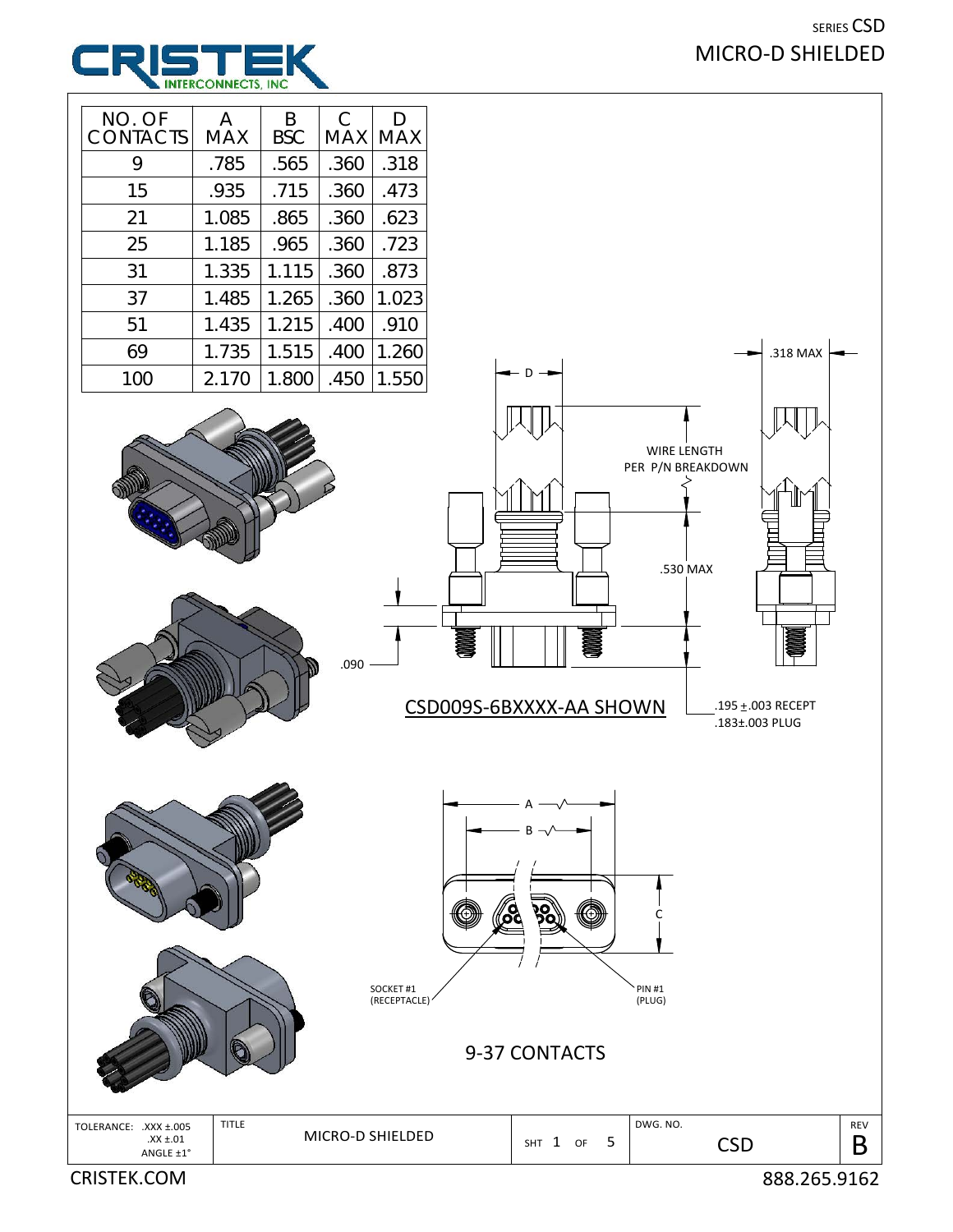## SERIES CSD MICRO‐D SHIELDED



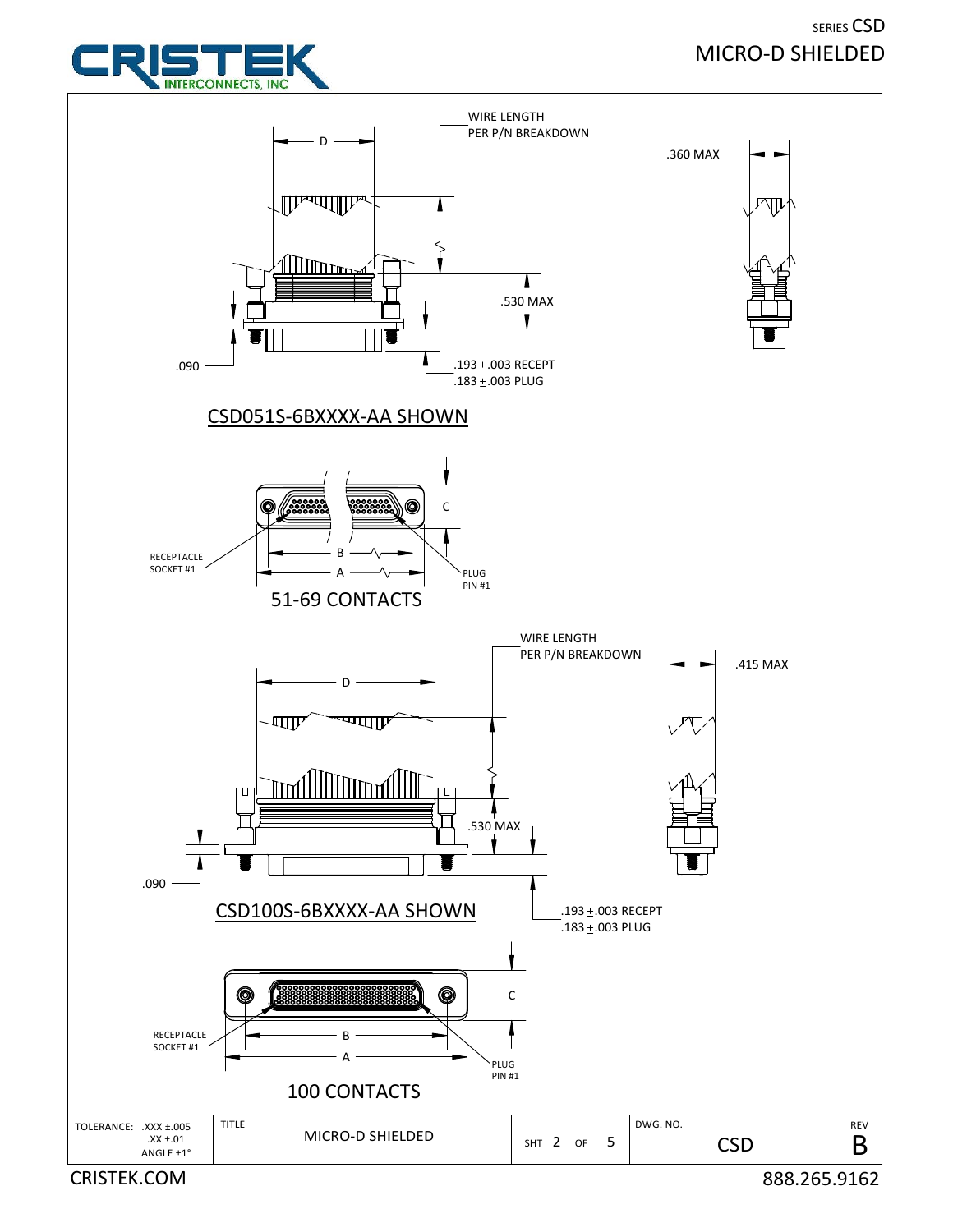|                                                                                                                                                   | .090 |                                                                          |                                                                                                |                                                                                              |                                                                                         |                                                                                            |                                                                                         |
|---------------------------------------------------------------------------------------------------------------------------------------------------|------|--------------------------------------------------------------------------|------------------------------------------------------------------------------------------------|----------------------------------------------------------------------------------------------|-----------------------------------------------------------------------------------------|--------------------------------------------------------------------------------------------|-----------------------------------------------------------------------------------------|
| .530<br><b>MAX</b><br><b>WIRE LENGTH</b><br>PER P/N<br><b>BREAKDOWN</b>                                                                           | 2,   | NO. OF<br>CONTACTS<br>9<br>15<br>21<br>25<br>31<br>37<br>51<br>69<br>100 | A<br><b>MAX</b><br>.785<br>.935<br>1.085<br>1.185<br>1.335<br>1.485<br>1.435<br>1.737<br>2.170 | B<br><b>BSC</b><br>.565<br>.715<br>.865<br>.965<br>1.115<br>1.265<br>1.215<br>1.515<br>1.800 | С<br><b>MAX</b><br>.360<br>.360<br>.360<br>.360<br>.360<br>.360<br>.400<br>.400<br>.450 | D<br><b>MAX</b><br>.318<br>.473<br>.623<br>.723<br>.873<br>1.023<br>.910<br>1.260<br>1.550 | E<br><b>MAX</b><br>.318<br>.318<br>.318<br>.318<br>.318<br>.318<br>.360<br>.360<br>.415 |
| D<br><b>EMI SPRINGS (PLUG ONLY)</b><br><b>TITLE</b><br>DWG. NO.<br><b>REV</b><br>TOLERANCE: .XXX ±.005<br>MICRO-D SHIELDED<br>$.XX \pm .01$<br>-5 |      |                                                                          |                                                                                                |                                                                                              |                                                                                         |                                                                                            |                                                                                         |
| ANGLE ±1°<br><b>CRISTEK.COM</b>                                                                                                                   |      |                                                                          | $SHT$ 3<br>OF                                                                                  |                                                                                              | <b>CSD</b>                                                                              |                                                                                            | B<br>888.265.9162                                                                       |









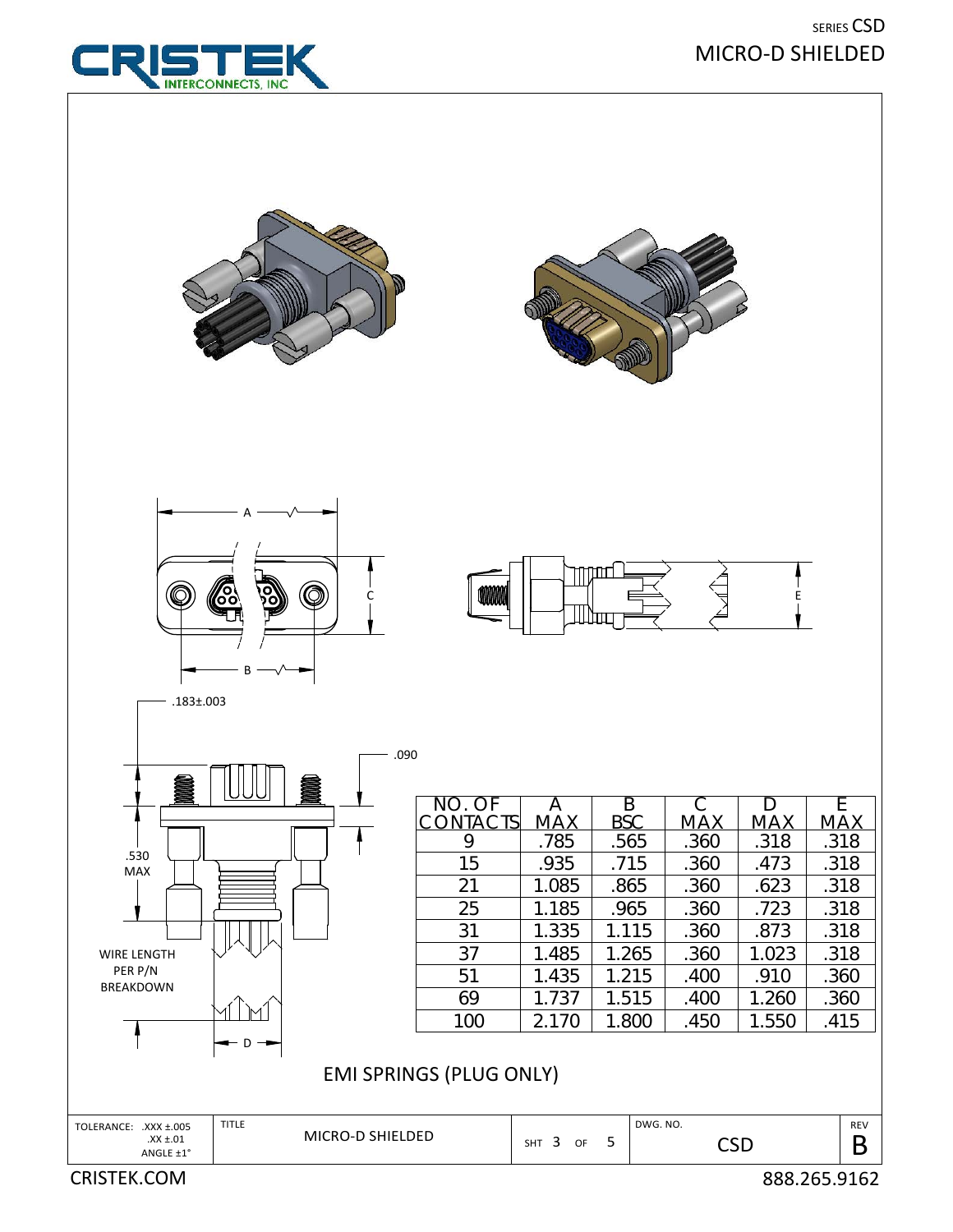